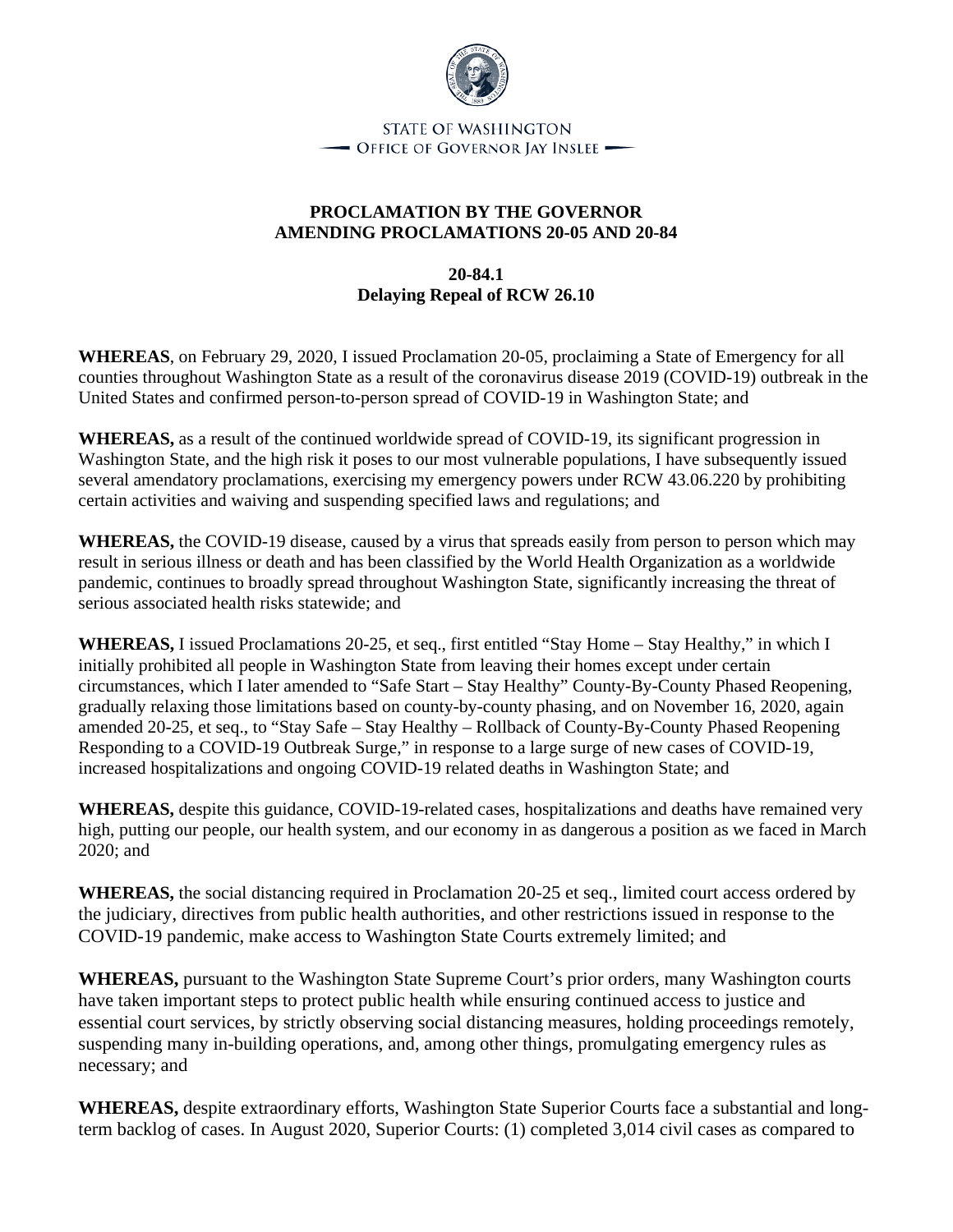6,038 at the same time last year; (2) completed 1,969 criminal cases as compared to 2,940 at the same time last year; and (3) sentenced 1,141 defendants as compared to 2,048 defendants at the same time last year; and

**WHEREAS,** superior courts are diligently working to maintain essential court functions and move toward greater capacity while protecting the health of staff, lawyers, litigants, jurors, and the public; and

**WHEREAS,** Engrossed Substitute Senate Bill 6287, Section 905 (Chapter 312, Laws of 2020), repeals RCW 26.10 – relating to third party custody of minors, and Section 907 delays implementation of the repeal to January 1, 2021; and

**WHEREAS,** a waiver and suspension of Engrossed Substitute Senate Bill 6287, Section 905 (Chapter 312, Laws of 2020) and a portion of Section 907, to further delay to the repeal of RCW 26.10, will give the courts adequate time to transition cases filed before January 1, 2021 under RCW 26.10 to minor guardianships under new RCW 11.130, without which superior courts would be required to reconsider all pending third-party custody cases under the new law, essentially requiring such cases to start anew, delaying a permanent placement for the affected minors, further straining the capacity of the courts, and adding to the ever-mounting backlog; and

**WHEREAS**, in response to the COVID-19 emergency, on December 30, 2020, I issued 20-84, which waived Engrossed Substitute Senate Bill 6287, Section 905 (Chapter 312, Laws of 2020), and parts of Section 907. I also prohibited anyone from filing new third party custody cases pursuant to RCW 26.10 after 12:01AM on January 1, 2021; and

**WHEREAS**, on January 15, 2021, under the provisions of RCW 43.06.220(4), the statutory waivers and suspensions of Proclamations 20-84, were extended by Senate Concurrent Resolution 8402 until the termination of the state of emergency pursuant to RCW 43.06.210, or until rescinded, whichever occurs first; and

**WHEREAS,** the worldwide COVID-19 pandemic and its progression in Washington State continue to threaten the life and health of our people as well as the economy of Washington State, and remain a public disaster affecting life, health, property or the public peace; and

**WHEREAS**, the Washington State Department of Health continues to maintain a Public Health Incident Management Team in coordination with the State Emergency Operations Center and other supporting state agencies to manage the public health aspects of the incident; and

**WHEREAS**, the Washington State Military Department Emergency Management Division, through the State Emergency Operations Center, continues coordinating resources across state government to support the Department of Health and local health officials in alleviating the impacts to people, property, and infrastructure, and continues coordinating with the Department of Health in assessing the impacts and longterm effects of the incident on Washington State and its people.

**NOW, THEREFORE**, I, Jay Inslee, Governor of the state of Washington, as a result of the above-noted situation, and under Chapters 38.08, 38.52 and 43.06 RCW, do hereby proclaim that a State of Emergency continues to exist in all counties of Washington State, that Proclamation 20-05, as amended, remains in effect, and that Proclamation 20-84, is amended to (1) recognize the extensions of statutory waivers and suspensions by the legislature therein until the termination of the state of emergency pursuant to RCW 43.06.210, or until rescinded, whichever occurs first and (2) similarly extend the prohibitions therein until the termination of the COVID-19 State of Emergency, or until rescinded, whichever occurs first.